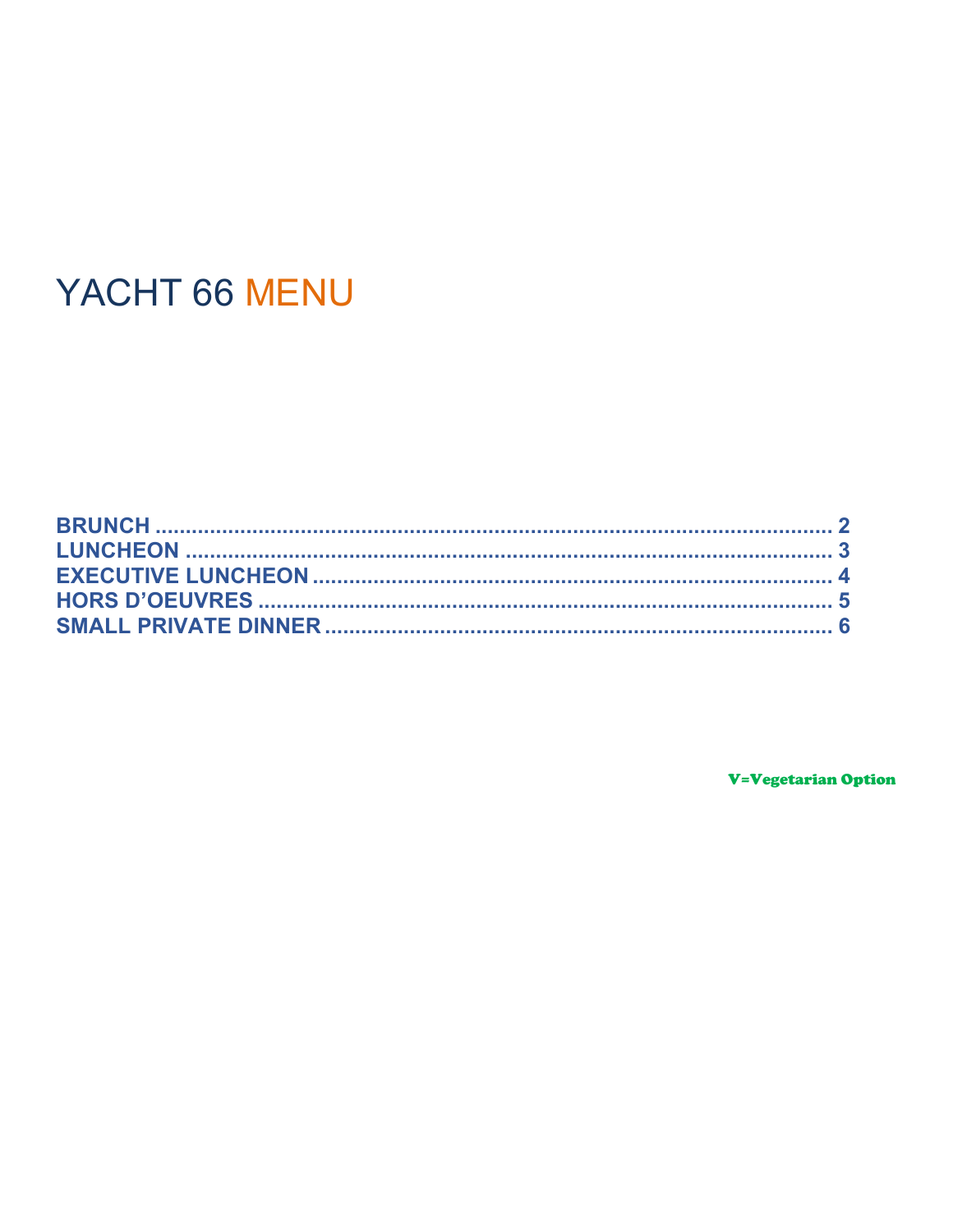# **BRUNCH** *(12-20 Guest)* **\$78/guest**

# **COURSE 1**

# **NY Bagels**

*Served with our whipped cream cheese and butter*

### **Smoked Salmon Platter**

*A bountiful display of Nova Scotia Lox, capers, red onion, and dill Assorted Bakery Including locally sourced Danishes and croissants*

# **COURSE 2**

# **Freshly Made Belgian Waffles** *With fresh berries, whipped cream and Maple syrup*

#### **Hot Crust-less Quiche**

*With seasonal vegetables and 3 cheeses*

## **Kale Salad**

*With pepitas, pickled onion, radish, carrot, chèvre, and dried cherries, white balsamic*

## **Artisanal Spiced Chicken Sausages**

# **COURSE 3**

**Fruit Display**  *A beautiful display of the finest fresh fruit of the day* 

**Assorted Italian Cookies and Sweets** V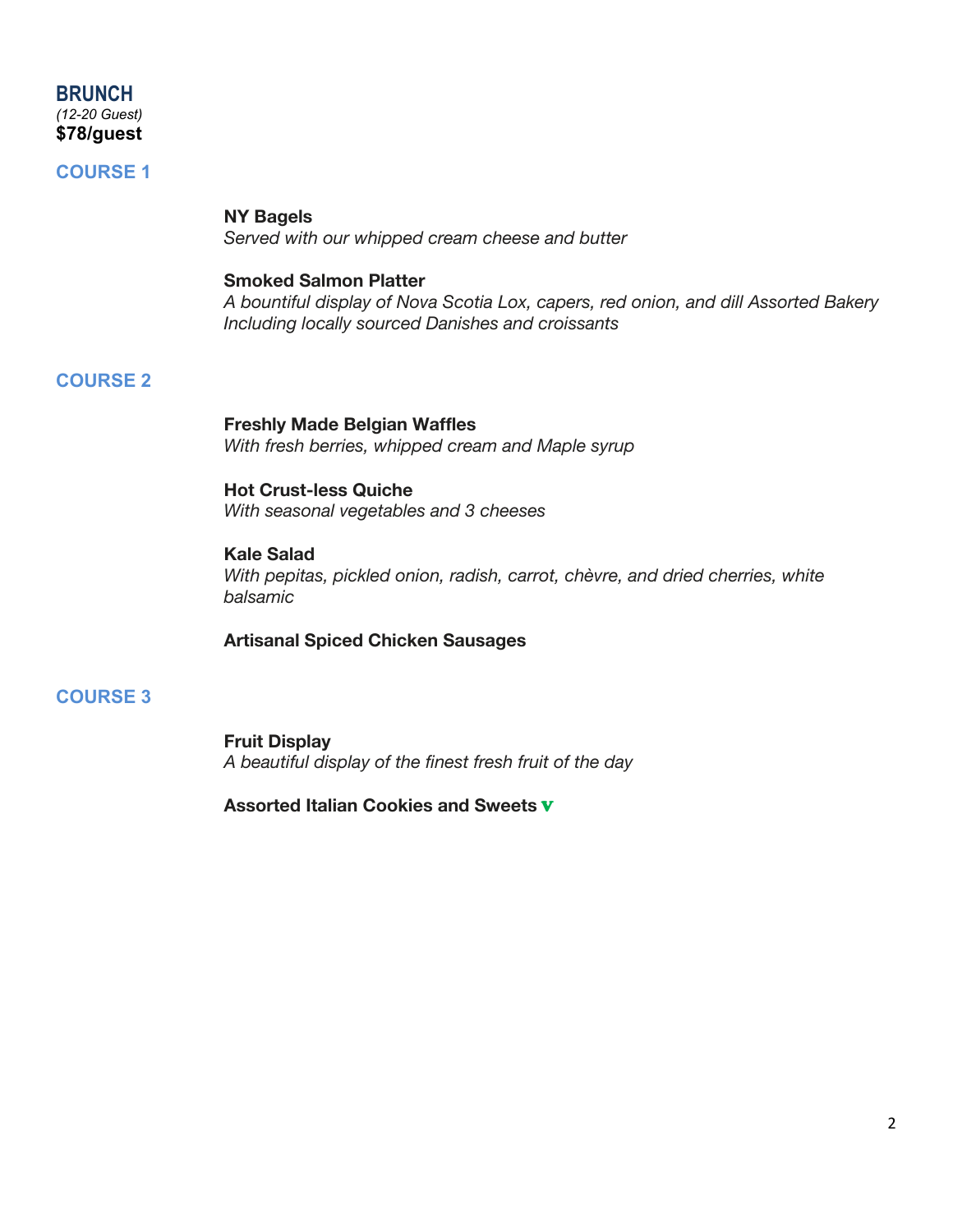#### **LUNCHEON** *(20 Guest Minimum)* **\$32/guest**

# **SANDWICHES**

*(Choose Three)*

**Sliced Roasted Turkey Breast**  *With cheddar cheese, leaf lettuce, tomato, and herb mayo*

**Sliced Salami, Capicola, and Provolone** *With tomato, arugula, and oil/ vinegar*

**Sliced Smoked Ham** *With cheddar cheese, leaf lettuce, tomato, and Dijon mustard*

**Black Bean Southwestern Style** *With tomato, kale in vinaigrette (Vegan)*

**Fresh Mozzarella, Tomatoes, and Arugula** *With fresh basil pesto* V

# **DISPLAYS**

**Fresh Fruit Display** V *A beautiful display of the finest fresh fruit of the day* 

**Assorted Gourmet Chips** V *Miss Vicky's BBQ, Plain, Jalapeño*

**DESSERT**

**Assorted Italian Cookies and Sweets** V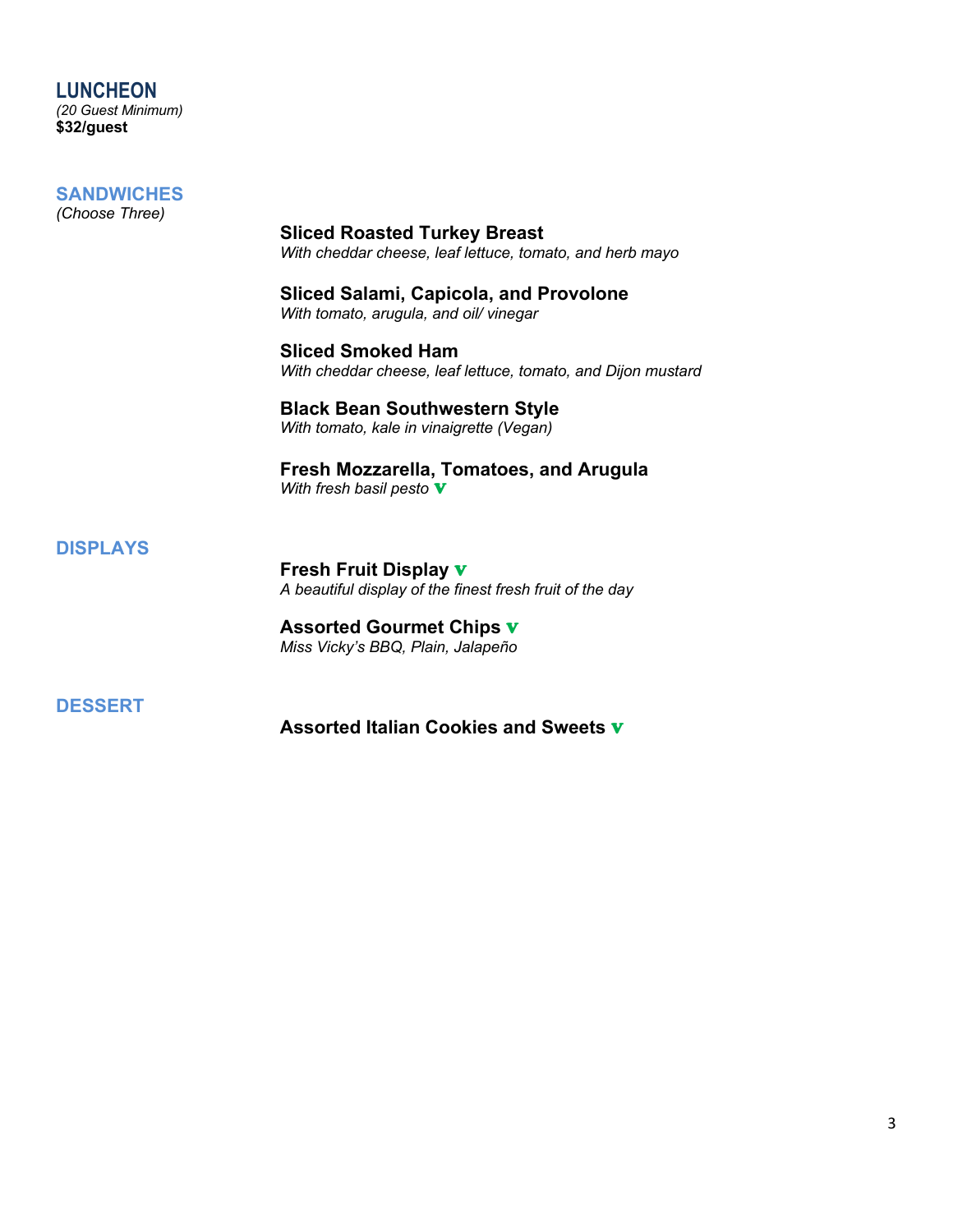# **EXECUTIVE LUNCHEON** *(12-20 Guest)* **\$46/guest**

## **CHOOSE 2**

#### **Spiced Roast Beef**

*With English aged-cheddar, heirloom tomato, bibb lettuce & horseradish sauce on a pretzel roll*

#### **Portobello**

*With mozzarella, pesto, sundried tomato & arugula on focaccia*

**Grilled Chicken** *With Manchego, roasted red peppers with balsamic/evoo on Italian bread*

**Barbecue Chicken Breast** *Marinated grilled with peppers and mushrooms*

# **Smoked salmon**

*With heirloom tomato, bibb lettuce, capers, dill & lemon aioli on sesame*

## **London Broil**

*With English aged-cheddar, heirloom tomato, bibb lettuce & horseradish sauce on a pretzel roll*

# **CHOOSE 1**

**Green Salad** *With beets and goat cheese*

**German Potato Salad** *Served warm with peppers, bacon, dill and vinaigrette*

**Caesar Salad** *Classic romaine style Caesar*

**Macaroni Salad** *Elbows with pickles, carrot, scallion, celery and mayonnaise dressing*

**Italian pasta salad** With veggies and a red wine vinaigrette

# **DESSERT**

**Assorted Italian Cookies and Sweets** V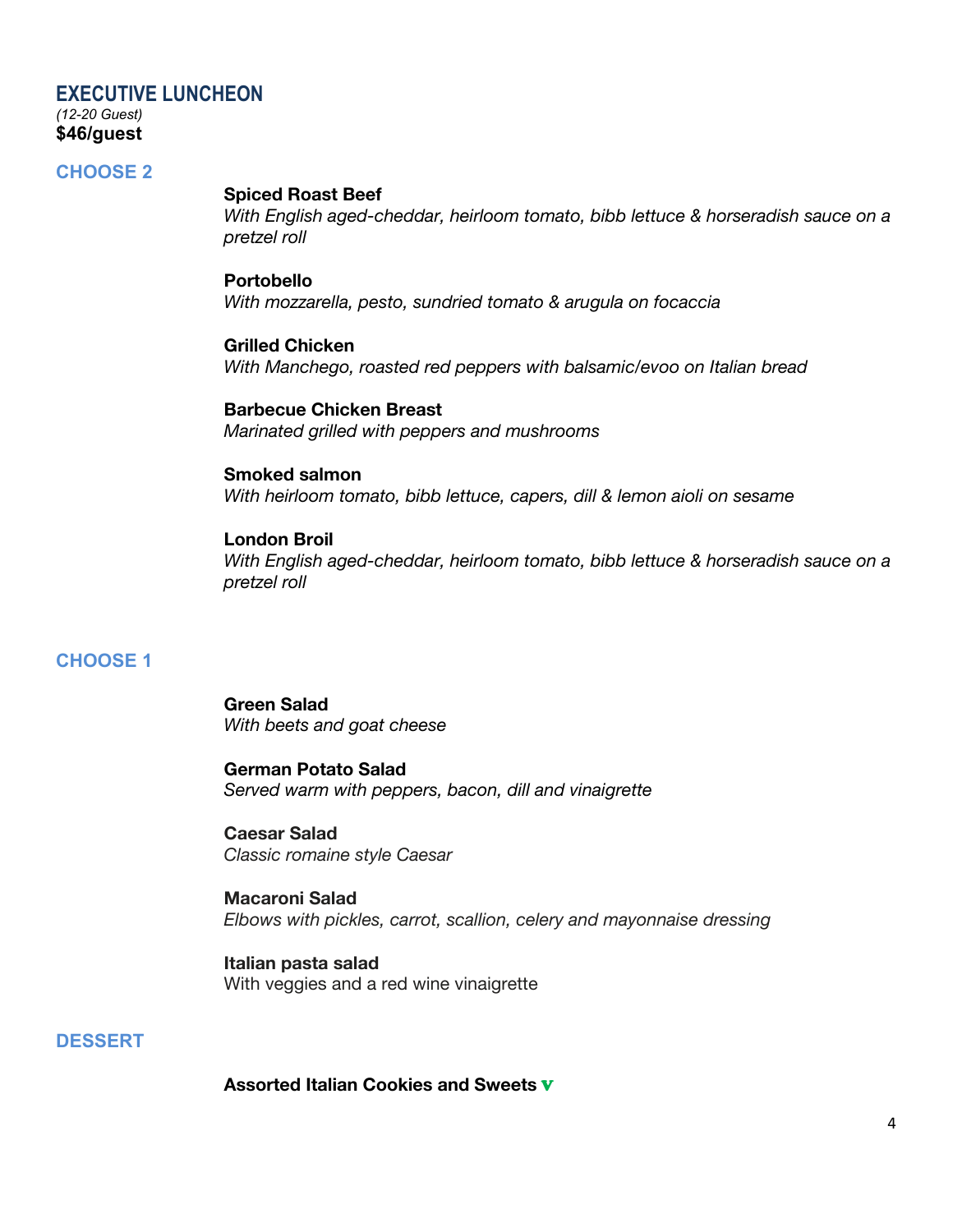# **CLASSIC HORS D'OEUVRES**

*(20 Guest Minimum)* **\$50/guest** *(Choose 4; +\$10/guest for each additional selection)*

> **Italian Meatball Skewers** *Homemade all beef in marinara sauce*

**Sea Scallops Wrapped in Bacon** *Chili orange dipping sauce*

**Grilled Cheese Bites** V *With manchego & cheddar*

**Vegetarian Spring Roll** V *With sweet chili sauce*

**Spanakopita** V *With cheese & spinach*

**Crab Cake** *With tangy mango sauce*

**Jerk Spiced Shrimp** *On cucumber crostini*

**White Flatbread Pizza** V *With ricotta & spinach*

**Margarita Flatbread Pizza** V Marinara with mozzarella & basil

**Indian Spiced Samosas** V *With green butter*

**Pigs in a Blanket**  *Beef mini hot dogs wrapped in pastry*

**Buffalo Chicken Skewers** *With blue cheese* 

**Mini Beef Wellington** *Beef and mushroom duxelles in a flaky puff pastry dough*

**Red Beets & Goat Cheese** V *In phyllo dough*